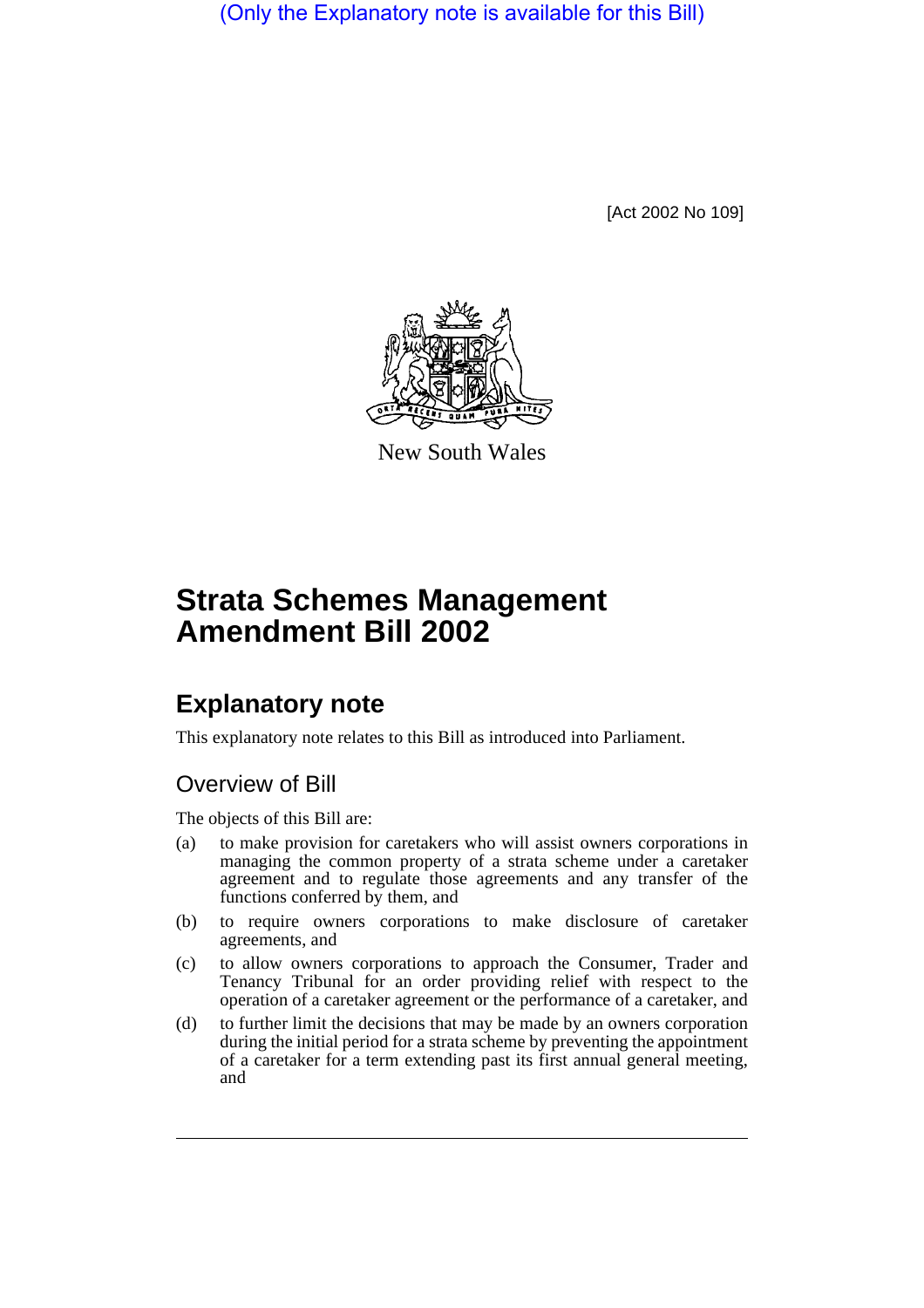Explanatory note

- (e) to prevent proxy voting at a meeting of an owners corporation by a caretaker, an on-site residential property manager or a strata managing agent that would personally advantage the caretaker, manager or agent, and
- (f) to limit the duration of the appointment of proxies generally, and
- (g) to restrict the priority voting rights of a mortgagee at a meeting of an owners corporation, and
- (h) to except the Crown and the New South Wales Land and Housing Corporation from certain administrative requirements of the *Strata Schemes Management Act 1996* if they own all of the lots in a strata scheme.

The Bill also makes some saving and transitional provisions.

### Outline of provisions

**Clause 1** sets out the name (also called the short title) of the proposed Act.

**Clause 2** provides for the proposed Act to commence on a day or days to be appointed by proclamation.

**Clause 3** is a formal provision giving effect to the amendments to the *Strata Schemes Management Act 1996* set out in Schedule 1.

## **Schedule 1 Amendments**

#### **Caretakers and caretaker agreements**

**Schedule 1 [5]** inserts new sections 40A–40C.

New section 40A explains that a caretaker is a person who is entitled to possession of a lot or common property and who (otherwise than on a voluntary or casual basis or as a member of the executive committee of the owners corporation) assists the owners corporation in any one or more of the following:

- (a) managing the common property,
- (b) controlling use of the common property by visitors,
- (c) maintaining and repairing the common property.

New section 40B requires a caretaker to be appointed by a written agreement (a *caretaker agreement*) and limits the term of such an agreement generally to a maximum of 10 years. The functions of a caretaker under a caretaker agreement can be transferred to a new caretaker only with the approval of the owners corporation.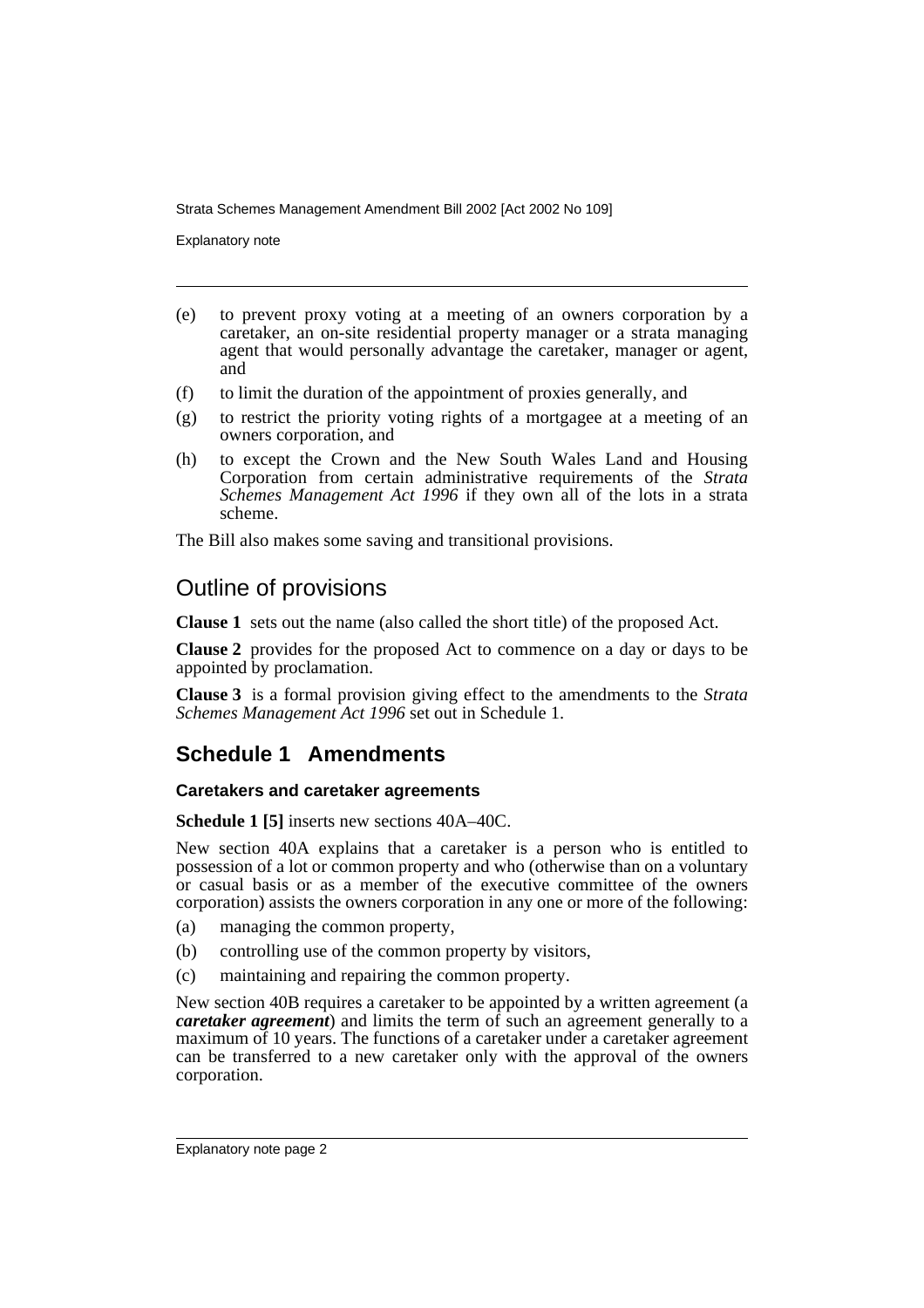Explanatory note

A caretaker may be reappointed for one or more successive periods either after being first appointed by the original owner or by the owners corporation.

New section 40C authorises a caretaker to assist the owners corporation in accordance with the caretaker agreement. The owners corporation may continue to exercise the same functions. Under the new provisions, functions of the owners corporation are not delegated to a caretaker (whereas functions are delegated to a strata managing agent).

**Schedule 1 [2]–[4]** make minor consequential amendments. **Schedule 1 [6]** makes a related amendment that restates more accurately the duty of the owners corporation with respect to the common property.

#### **Disclosure of caretaker agreements**

**Schedule 1 [7]** requires an owners corporation to make a caretaker agreement available for inspection by interested parties (owners, mortgagees or covenant chargees of lots in the strata scheme and anyone authorised by them).

**Schedule 1 [8]** obliges the owners corporation to include particulars of any caretaker in a certificate given to any such interested party under section 109 of the Act.

#### **Orders of Consumer, Trader and Tenancy Tribunal**

**Schedule 1 [10]** inserts new section 183A which provides that the Tribunal may make the following orders with respect to a caretaker agreement:

- (a) terminating the agreement,
- (b) requiring the payment of compensation by a party to the agreement,
- (c) varying the term or varying or declaring void any of the conditions of the agreement,
- (d) confirming the term or any of the conditions of the agreement,
- (e) dismissing the application for the order.

An application for an order may be made only by the owners corporation and only on specified grounds.

#### **Further limit on decisions during the initial period**

**Schedule 1 [9]** further limits the decisions that may be made by an owners corporation during the initial period for a strata scheme by preventing the appointment of a caretaker or other person to assist in managing the common property for a term extending past the first annual general meeting.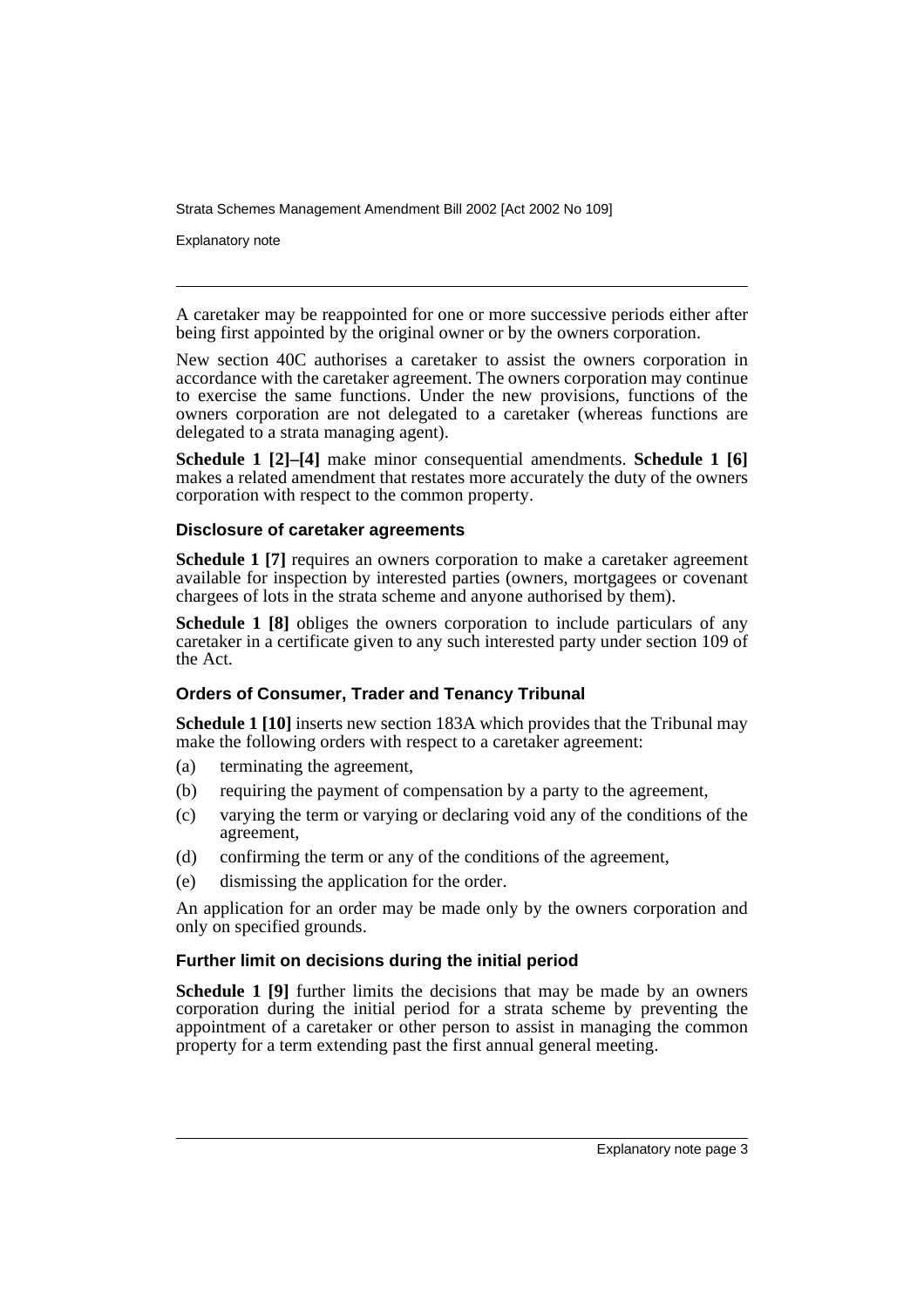Explanatory note

#### **Restrictions on proxy voting by caretakers and others**

**Schedule 1 [14]** invalidates a proxy vote of a caretaker, an on-site residential property manager or a strata managing agent at a meeting of the owners corporation if it would obtain or assist in obtaining a pecuniary interest for, or would confer or assist in conferring any other material benefit on, the caretaker, manager or agent.

**Schedule 1 [17]** inserts a definition of *on-site residential property manager* into the Act as a consequential amendment.

#### **Duration of appointment of proxies**

**Schedule 1 [13]** limits the duration of appointment of a proxy to the later of the first anniversary of the day on which it takes effect or the conclusion of the second annual general meeting of the owners corporation held after that day, subject to any earlier termination by its being revoked or that may be provided for in the terms of its grant.

#### **Restriction on priority voting rights**

**Schedule 1 [11]** limits the matters that are subject to priority votes at a meeting of the owners corporation to:

- (a) motions relating to insurance, budgeting or fixing of a levy, in each case that will require expenditure by the owners corporation above an amount prescribed by the regulations, and
- (b) matters that require a special or unanimous resolution of the owners corporation.

**Schedule 1 [12]** requires a person intending to exercise a priority vote to give the lot owner whose vote would be invalid because of the priority vote at least 2 days' notice of intention to exercise it.

#### **Exception from unnecessary administrative requirements**

**Schedule 1** [1] excepts the Crown (which includes statutory bodies representing the Crown, such as the New South Wales Land and Housing Corporation) from certain administrative requirements of the Act if the Crown owns all of the lots in a strata scheme.

#### **Savings and transitional provisions**

**Schedule 1 [15]** allows regulations of a saving or transitional nature to be made under the Act that are consequential on the amendments made by the proposed Act.